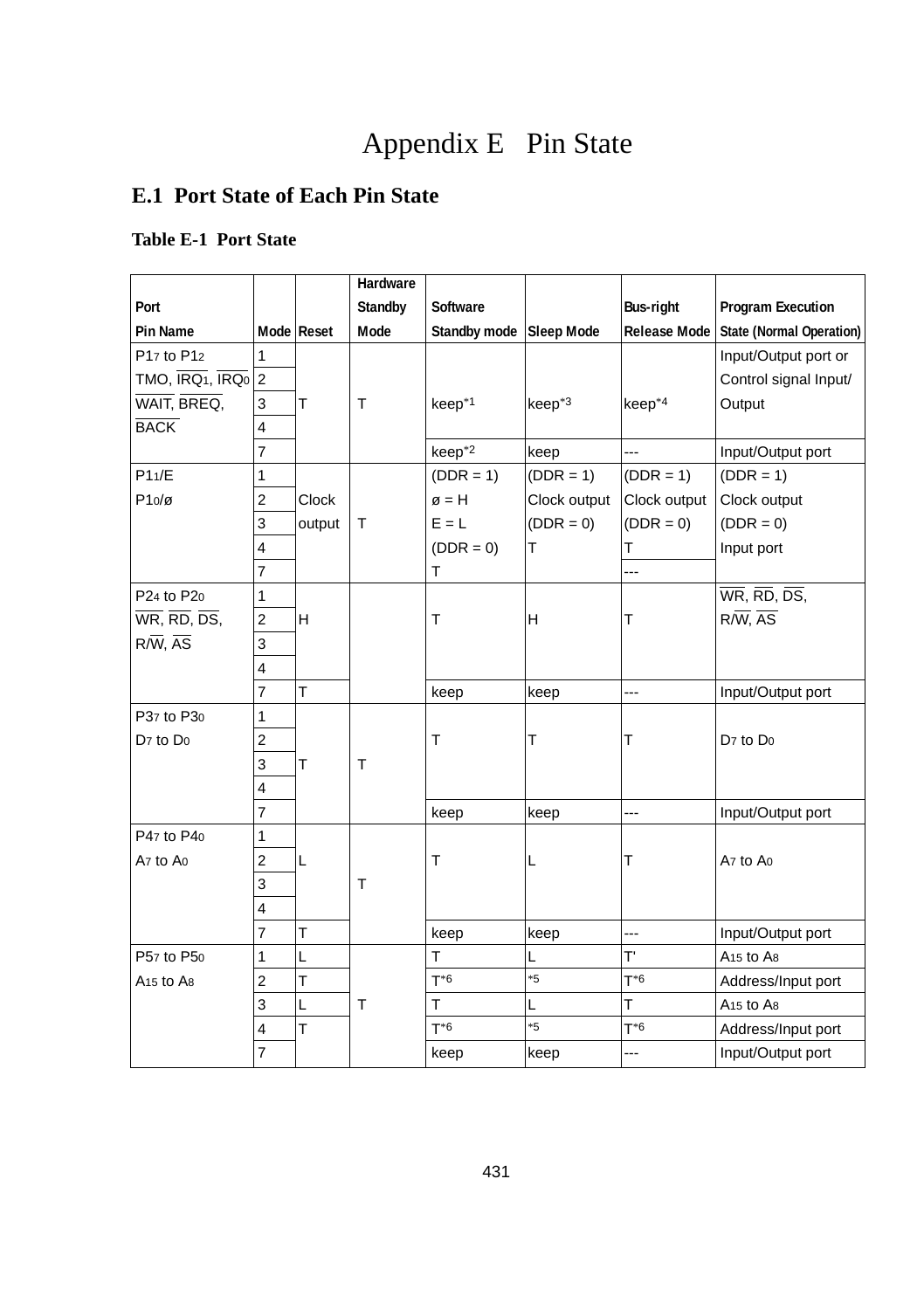|                                    |                |            | Hardware     |                         |      |                     |                                    |
|------------------------------------|----------------|------------|--------------|-------------------------|------|---------------------|------------------------------------|
| Port                               |                |            | Standby      | Software                |      | <b>Bus-right</b>    | <b>Program Execution</b>           |
| Pin Name                           |                | Mode Reset | Mode         | Standby mode Sleep Mode |      | <b>Release Mode</b> | State (Normal Operation)           |
| P63 to P60                         | 1              |            |              |                         | keep | keep                | Input/Output port                  |
| A <sub>19</sub> to A <sub>16</sub> | $\overline{2}$ | T          |              | keep                    |      |                     |                                    |
|                                    | 3              | L<br>T     | T            | T.                      | L    | T                   | A <sub>19</sub> to A <sub>16</sub> |
|                                    | $\overline{4}$ |            |              | $T^*6$                  | $*5$ | $T^*6$              | Address/Input port                 |
|                                    | $\overline{7}$ |            |              | keep                    | keep | $---$               | Input/Output port                  |
| P77 to P70                         | 1              |            |              |                         |      |                     |                                    |
|                                    | $\overline{2}$ |            |              |                         |      |                     |                                    |
|                                    | 3              | T          | T            | keep <sup>*2</sup>      | keep | keep                | Input port                         |
|                                    | $\overline{4}$ |            |              |                         |      |                     |                                    |
|                                    | $\overline{7}$ |            |              |                         |      |                     |                                    |
| P87 to P80                         | $\mathbf{1}$   |            |              |                         |      |                     |                                    |
|                                    | $\overline{2}$ |            |              |                         |      |                     |                                    |
|                                    | 3              | T          | T            | T                       | т    | Т                   | Input port                         |
|                                    | $\overline{4}$ |            |              |                         |      |                     |                                    |
|                                    | $\overline{7}$ |            |              |                         |      |                     |                                    |
| P97 to P90                         | $\mathbf{1}$   |            |              |                         |      |                     |                                    |
|                                    | $\overline{2}$ |            |              |                         |      |                     |                                    |
|                                    | 3              | T          | $\mathsf{T}$ | keep <sup>*2</sup>      | keep | keep                | Input/Output port                  |
|                                    | $\overline{4}$ |            |              |                         |      |                     |                                    |
|                                    | $\overline{7}$ |            |              |                         |      |                     |                                    |

#### **Table E-1 Port State (cont)**

H: "High" = High level

L: "Low" = Low level

T: High Impedance

keep: If  $DDR = 0$  and  $DR = 1$  in port 5 and 6, Pull-up MOS holds on-state.

#### **Notes:**

- \*1 8 Bit Timer is reset, so P17 becomes input or output port controlled by DDR and DR. Also P12 goes to the high impedance state when it is programmed as **BACK** output.
- \*2 On-chip supporting modules are reset. So these pins become input or output ports controlled by DDR and DR.
- \*3 BREQ can be accepted and BACK goes LOW.
- \*4 BACK outputs LOW.
- \*5 The pins programmed as address bus output LOW and others programmed as input are at the high impedance state.

If  $DDR = 0$  and  $DR = 1$ , the pull-up MOS's keep ON state.

 $*6$  If DDR = 0 and DR = 1, the pull-up MOS's keep ON state.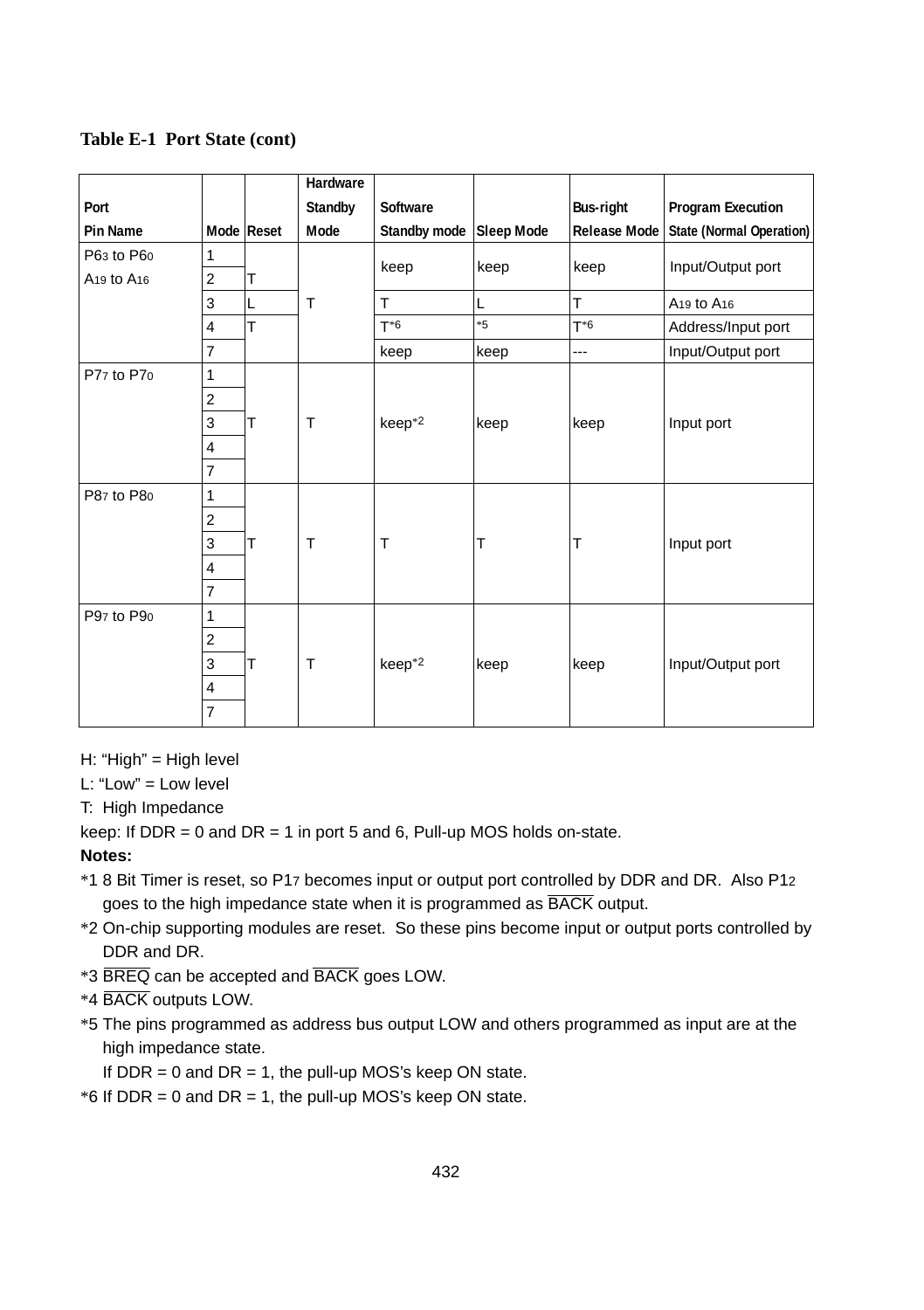| Port                              | Mode           | <b>Reset</b> | <b>Hardware Standby Mode</b> | <b>Other Operating State*</b> |
|-----------------------------------|----------------|--------------|------------------------------|-------------------------------|
| P57 to P50                        | 1              | <b>OFF</b>   | <b>OFF</b>                   | <b>OFF</b>                    |
| A <sub>15</sub> to A <sub>8</sub> | 2              |              |                              | ON/OFF                        |
|                                   | 3              |              |                              | <b>OFF</b>                    |
|                                   | $\overline{4}$ |              |                              | ON/OFF                        |
|                                   | 7              |              |                              |                               |
| P57 to P50                        | 1              | <b>OFF</b>   | <b>OFF</b>                   | ON/OFF                        |
| A <sub>15</sub> to A <sub>8</sub> | $\overline{2}$ |              |                              |                               |
|                                   | 3              |              |                              | <b>OFF</b>                    |
|                                   | 4              |              |                              | ON/OFF                        |
|                                   | 7              |              |                              |                               |

**Table E-2 Pull-Up MOS State**

OFF: Pull-up MOS is always OFF.

ON/OFF: Pull-up MOS holds on-state only when DDR = "0" and DR = 1.

\* Including Software Standby Mode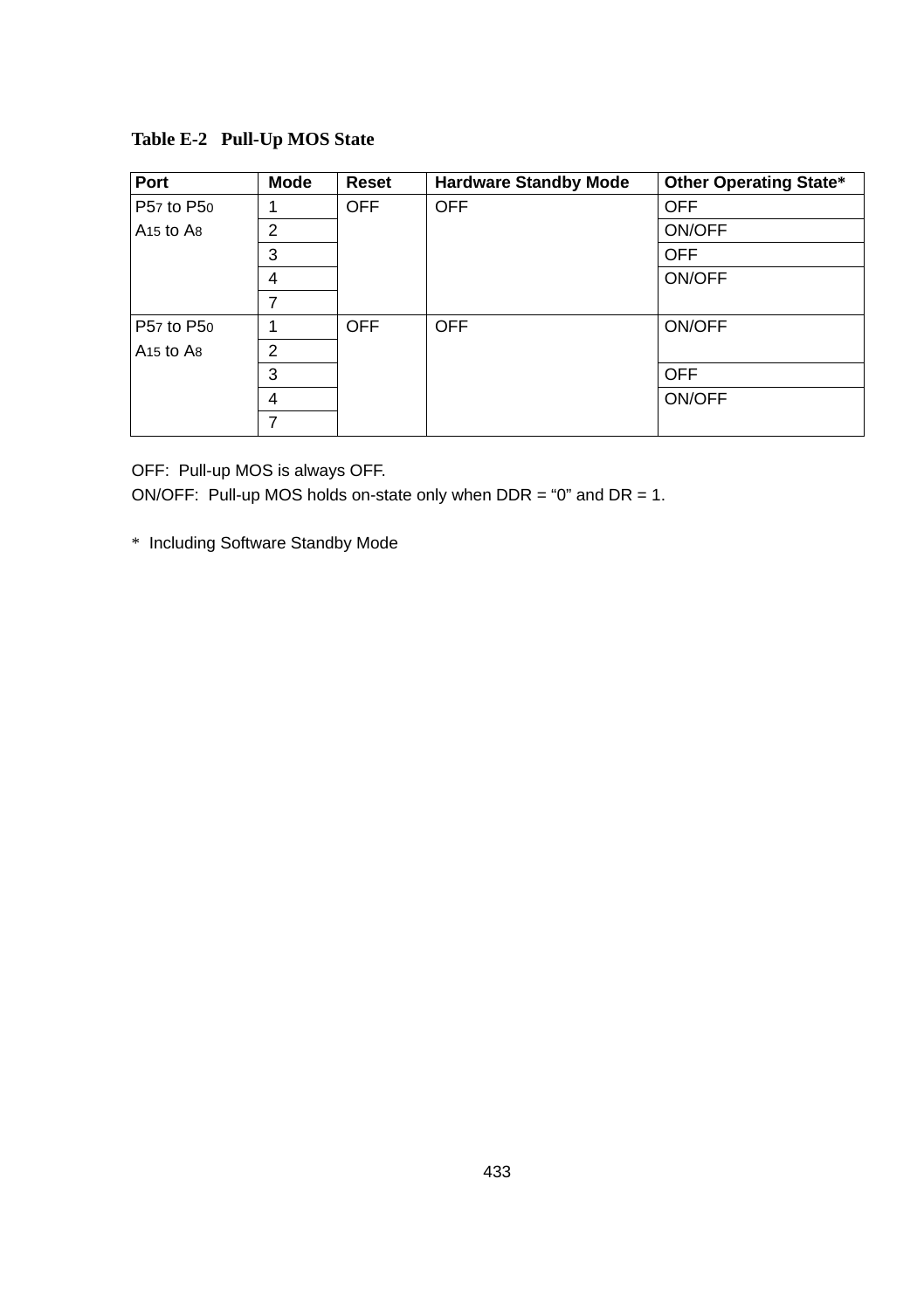# **E.2 Pin Status in the Reset State**

# **1. Mode 1**

Figures E-1 and E-2 show how the pin states change when the  $\overline{RES}$  pin goes Low during external memory access in mode 1.

As soon as  $\overline{\rm RES}$  goes Low, all ports are initialized to the input (high-impedance) state. The  $\overline{\rm AS}$ , DS, RD, and WR signals all go High. The data bus (D7 to D0) is placed in the high-impedance state.

The address bus and the  $R/\overline{W}$  signal are initialized 1.5  $\phi$  clock periods after the Low state of the  $\overline{\text{RES}}$  pin is sampled. All address bus signals are made Low. The R $\overline{W}$  signal is made High.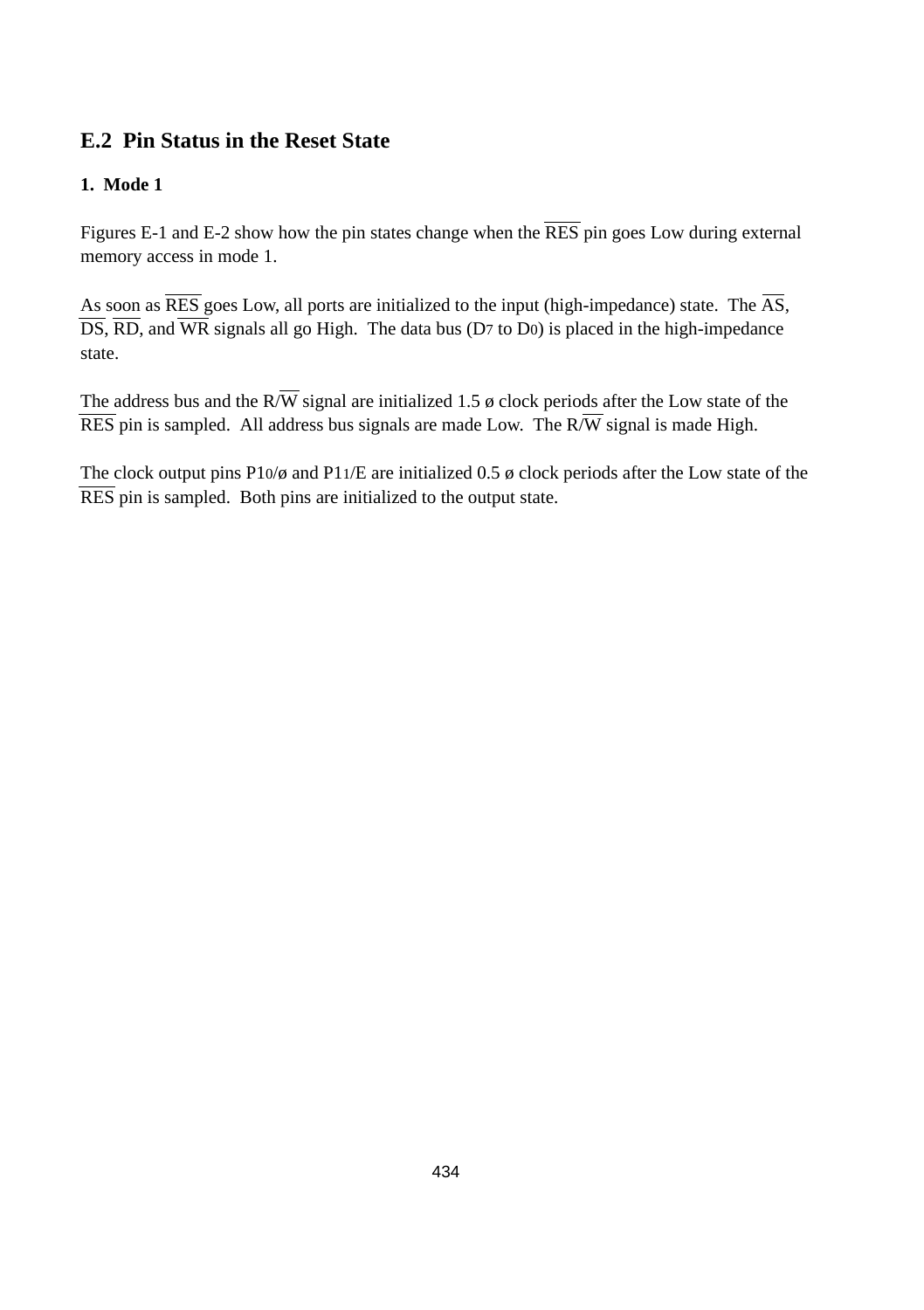# **ZTAT Versions**



**Figure E-1 Reset during Memory Access (Mode 1)**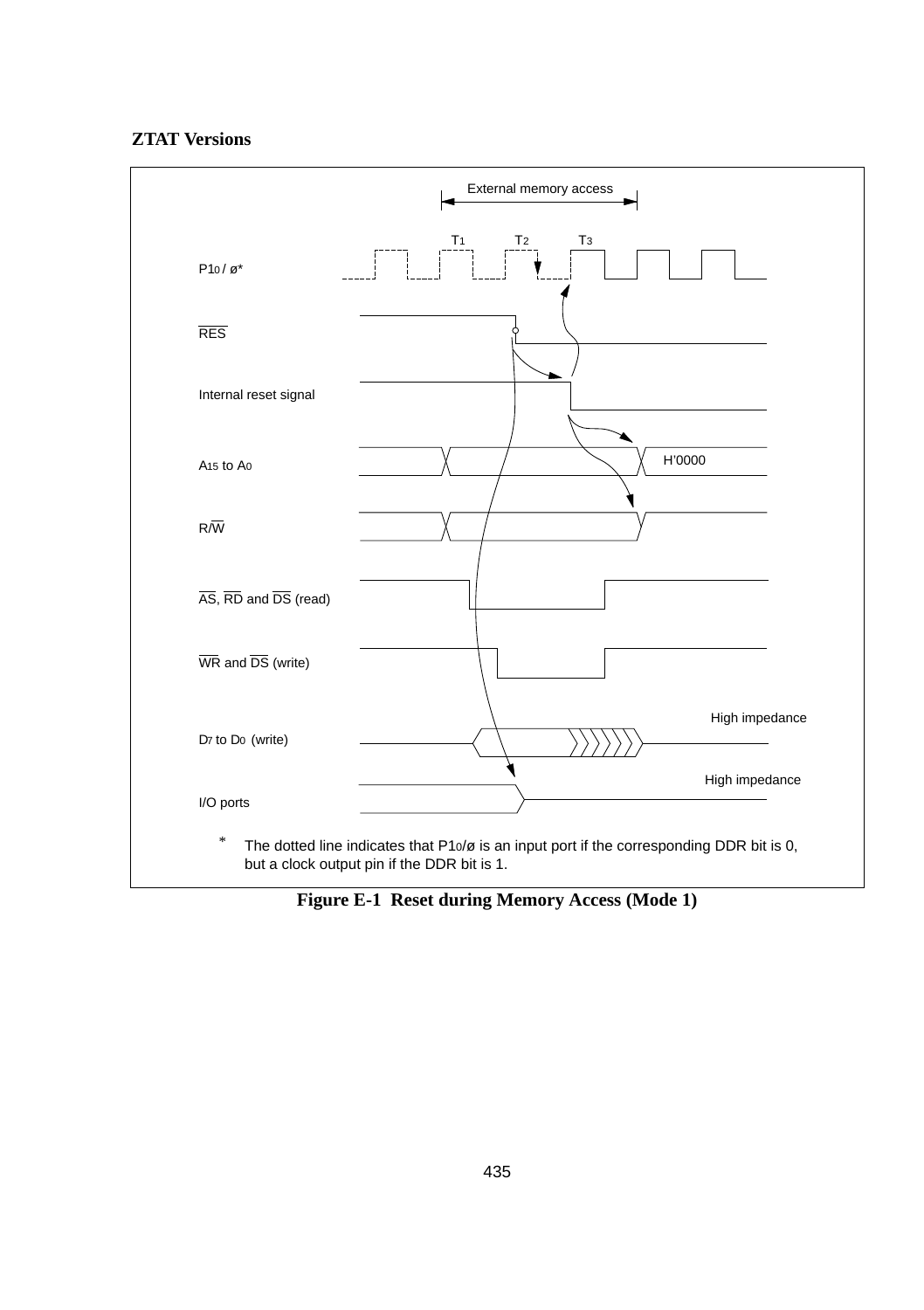

**Figure E-2 Reset during Memory Access (Mode 1)**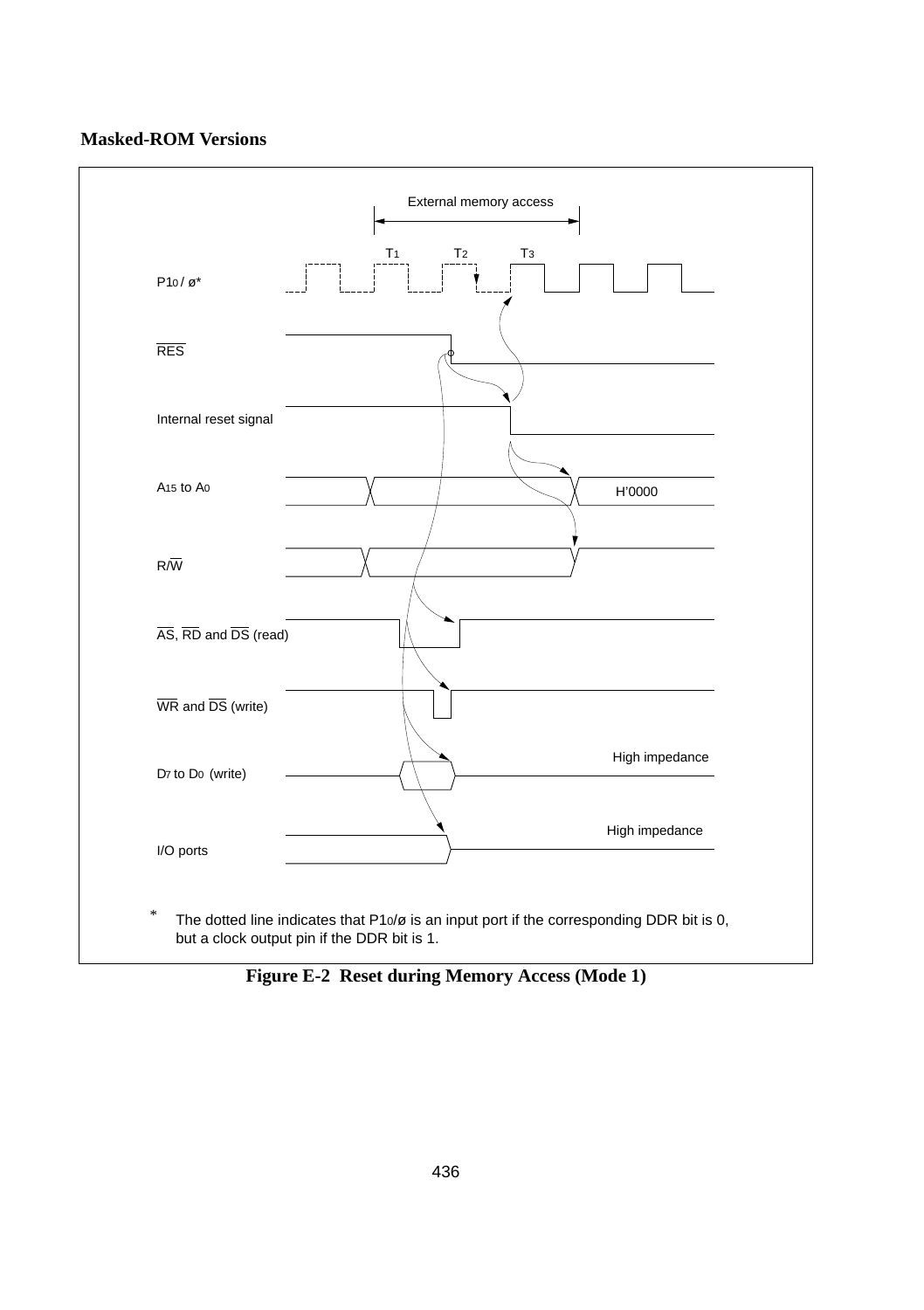Figures E-3 and E-4 show how the pin states change when the RES pin goes Low during external memory access in mode 2.

As soon as  $\overline{\text{RES}}$  goes Low, all ports are initialized to the input (high-impedance) state. The  $\overline{\text{AS}}$ ,  $\overline{DS}$ ,  $\overline{RD}$ , and  $\overline{WR}$  signals all go High. The data bus (D7 to D0) is placed in the high-impedance state. Pins P57/A15 to P50/A8 of the address bus are initialized as input ports.

Pins A7 to A0 of the address bus and the  $R/\overline{W}$  signal are initialized 1.5  $\phi$  clock periods after the Low state of the  $\overline{\text{RES}}$  pin is sampled. Pins A7 to A0 are made Low. The signal is made High.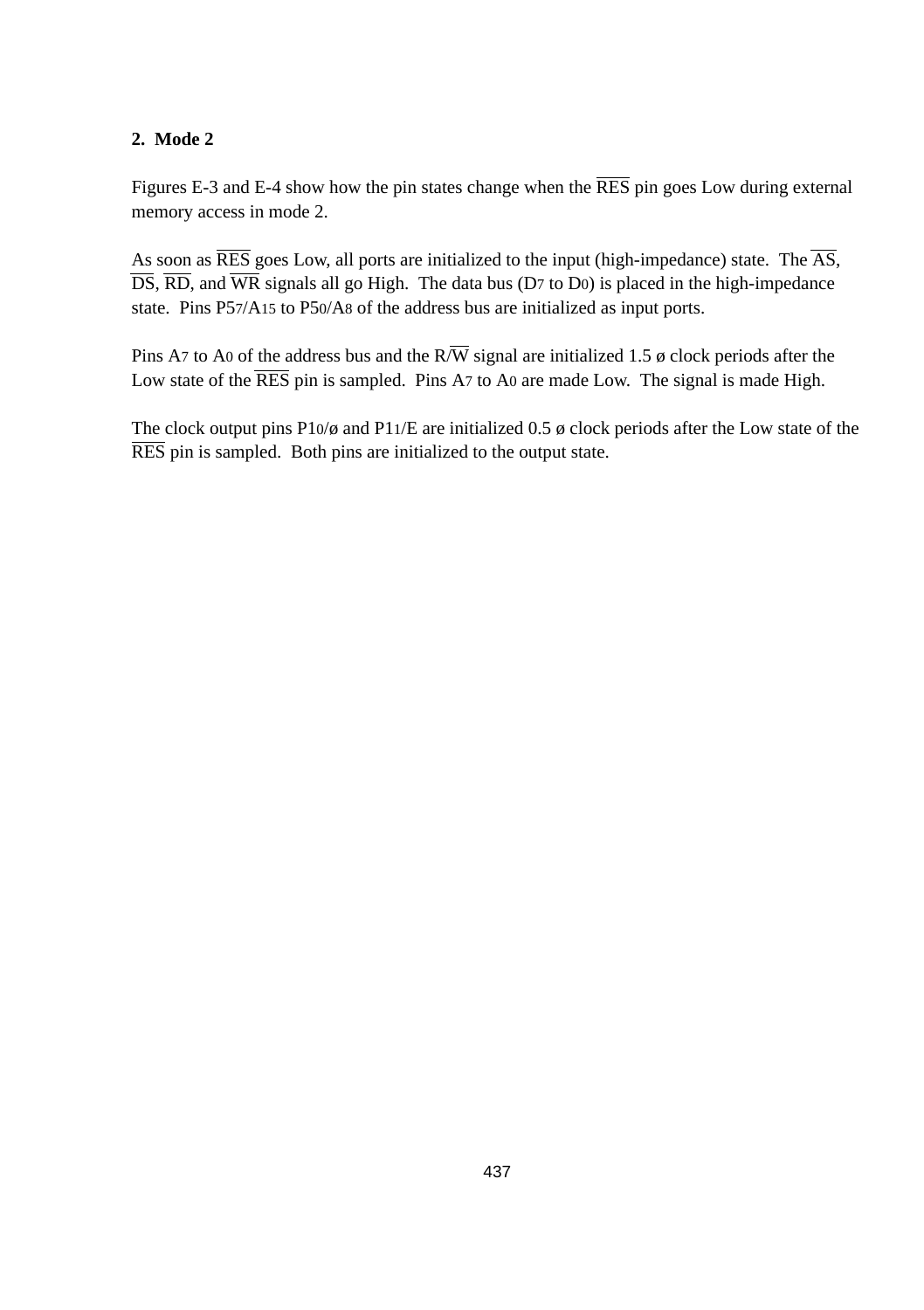



Figure E-3 Reset during Memory Access (Mode 2)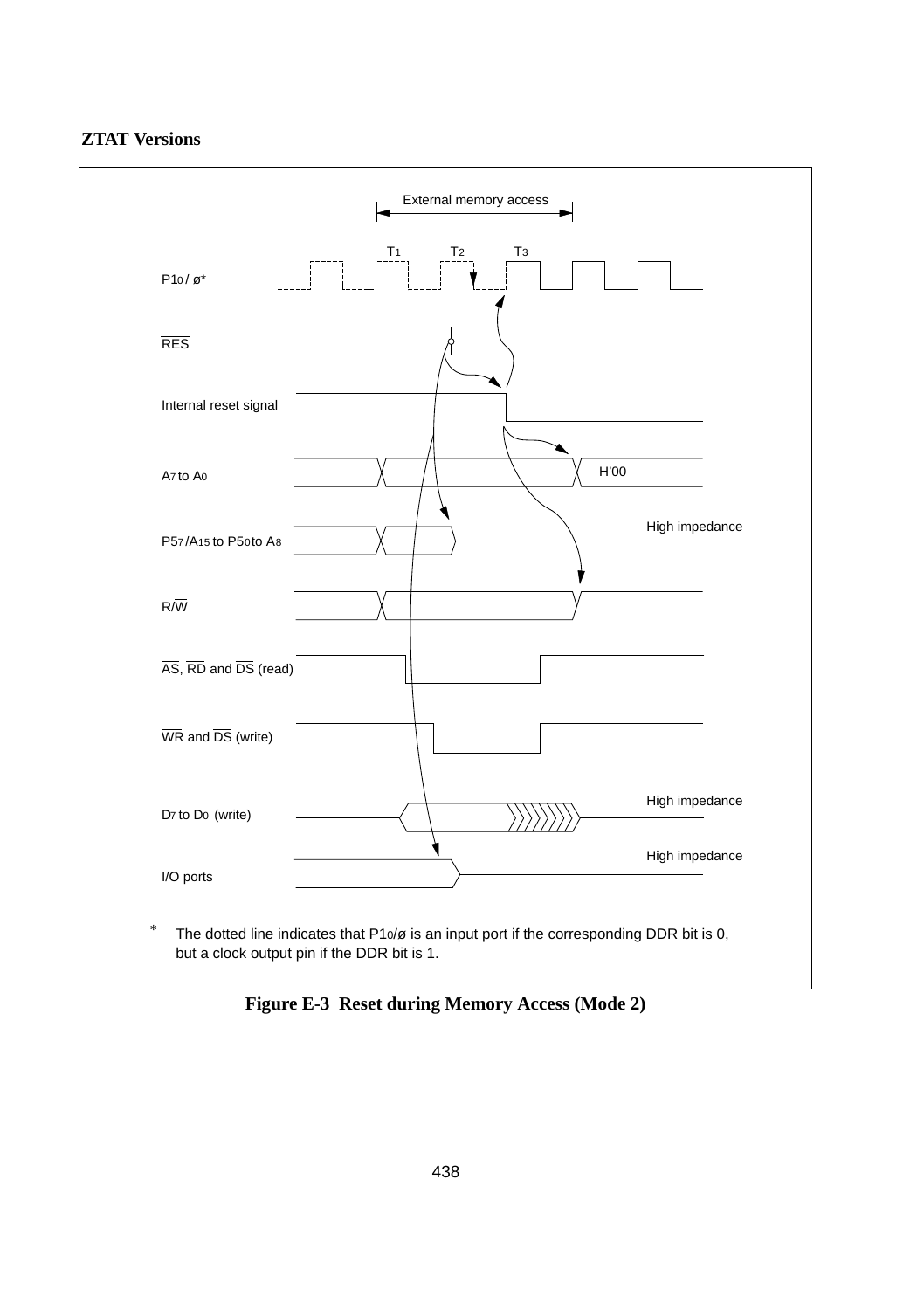#### **Masked-ROM Versions**



**Figure E-4 Reset during Memory Access (Mode 2)**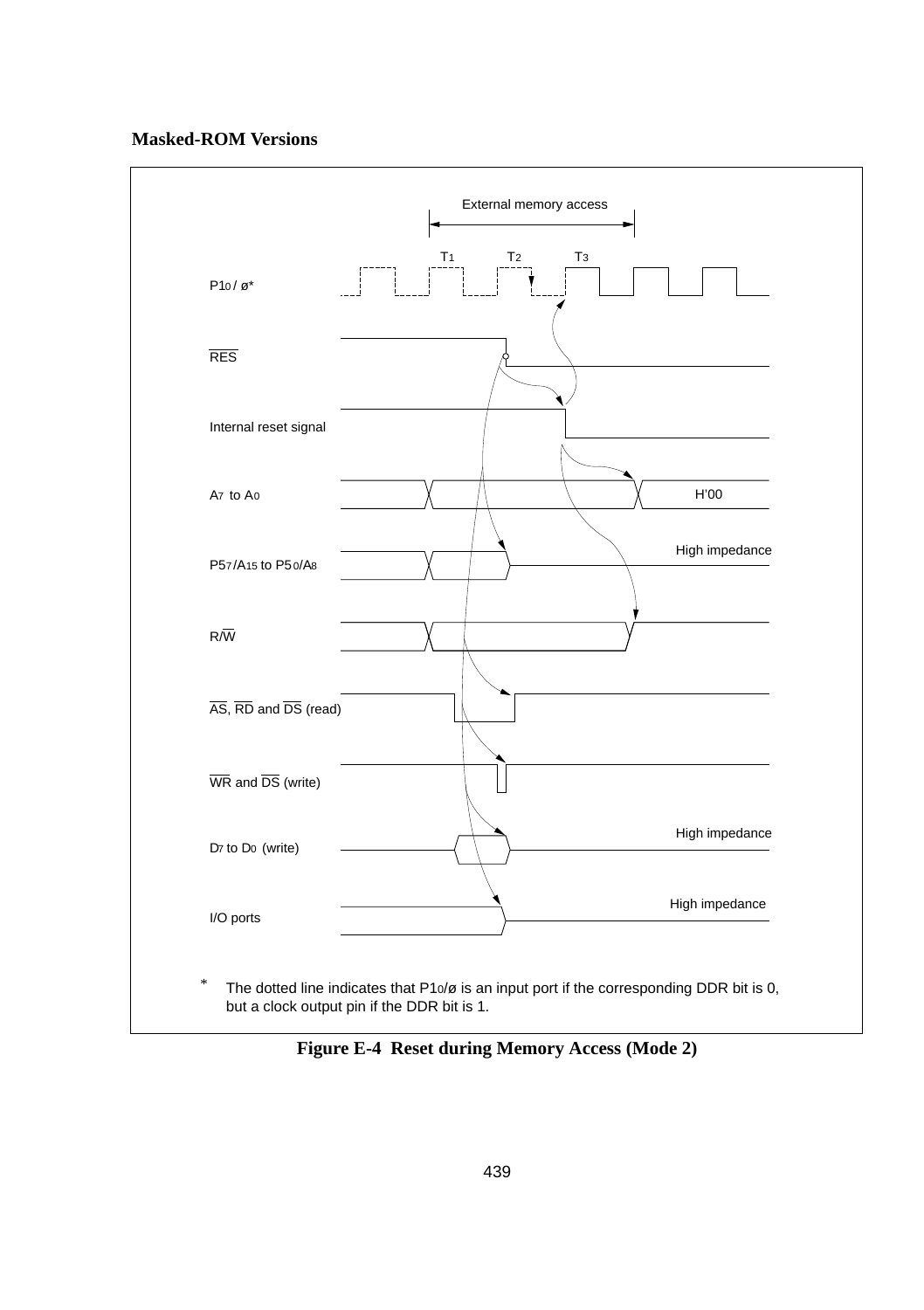Figures E-5 and E-6 show how the pin states change when the RES pin goes Low during external memory access in mode 3.

As soon as  $\overline{\text{RES}}$  goes Low, all ports are initialized to the input (high-impedance) state. The  $\overline{\text{AS}}$ ,  $\overline{DS}$ ,  $\overline{RD}$ , and  $\overline{WR}$  signals all go High. The data bus (D7 to D0) is placed in the high-impedance state.

The address bus and the signal are initialized 1.5  $\phi$  clock periods after the Low state of the  $\overline{\text{RES}}$ pin is sampled. All address bus signals are made Low. The  $R/\overline{W}$  signal is made High.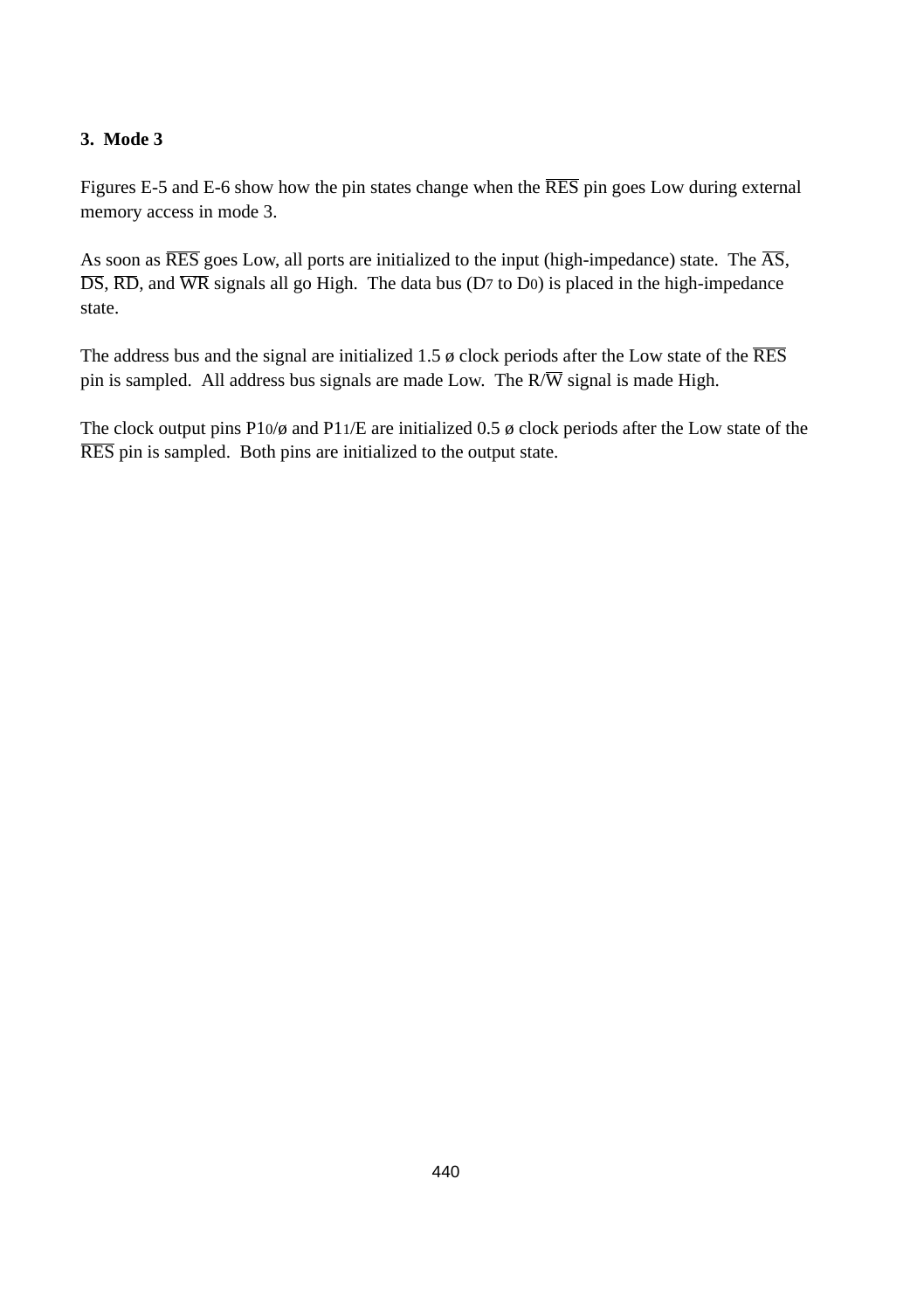#### **ZTAT Version**



**Figure E-5 Reset during Memory Access (Mode 3)**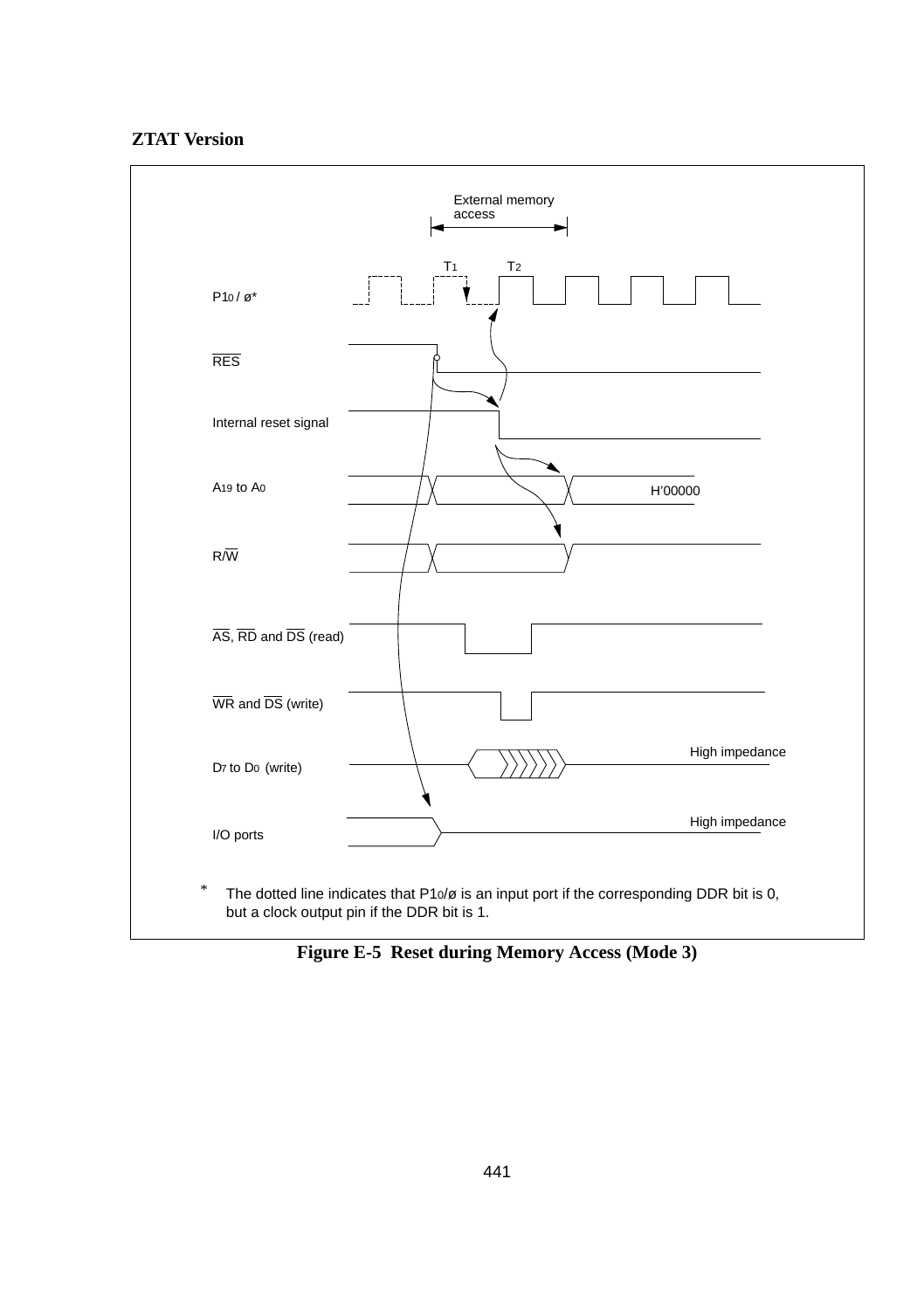# **Masked-ROM Version**



**Figure E-6 Reset during Memory Access (Mode 3)**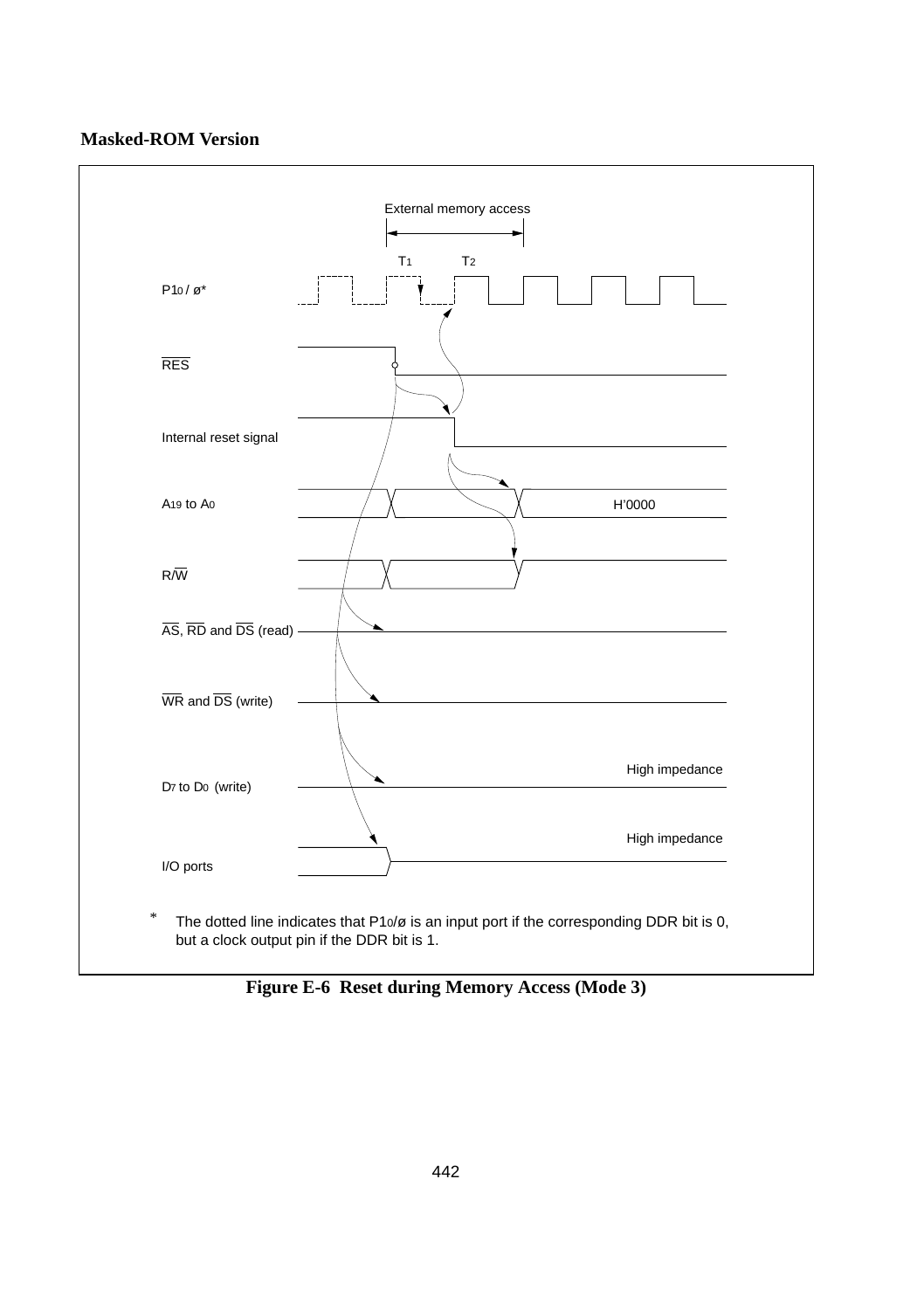Figures E-7 and E-8 show how the pin states change when the RES pin goes Low during external memory access in mode 4.

As soon as  $\overline{\text{RES}}$  goes Low, all ports are initialized to the input (high-impedance) state. The  $\overline{\text{AS}}$ ,  $\overline{DS}$ ,  $\overline{RD}$ , and  $\overline{WR}$  signals all go High. The data bus (D7 to D0) is placed in the high-impedance state. Pins P57/A15 to P50/A8 of the address bus and pins P63/A19 to P60/A16 of the page address bus are initialized as input ports.

Pins A7 to A0 of the address bus and the  $R/\overline{W}$  signal are initialized 1.5  $\phi$  clock periods after the Low state of the  $\overline{\text{RES}}$  pin is sampled. Pins A7 to A0 are made Low. The  $R/\overline{W}$  signal is made High.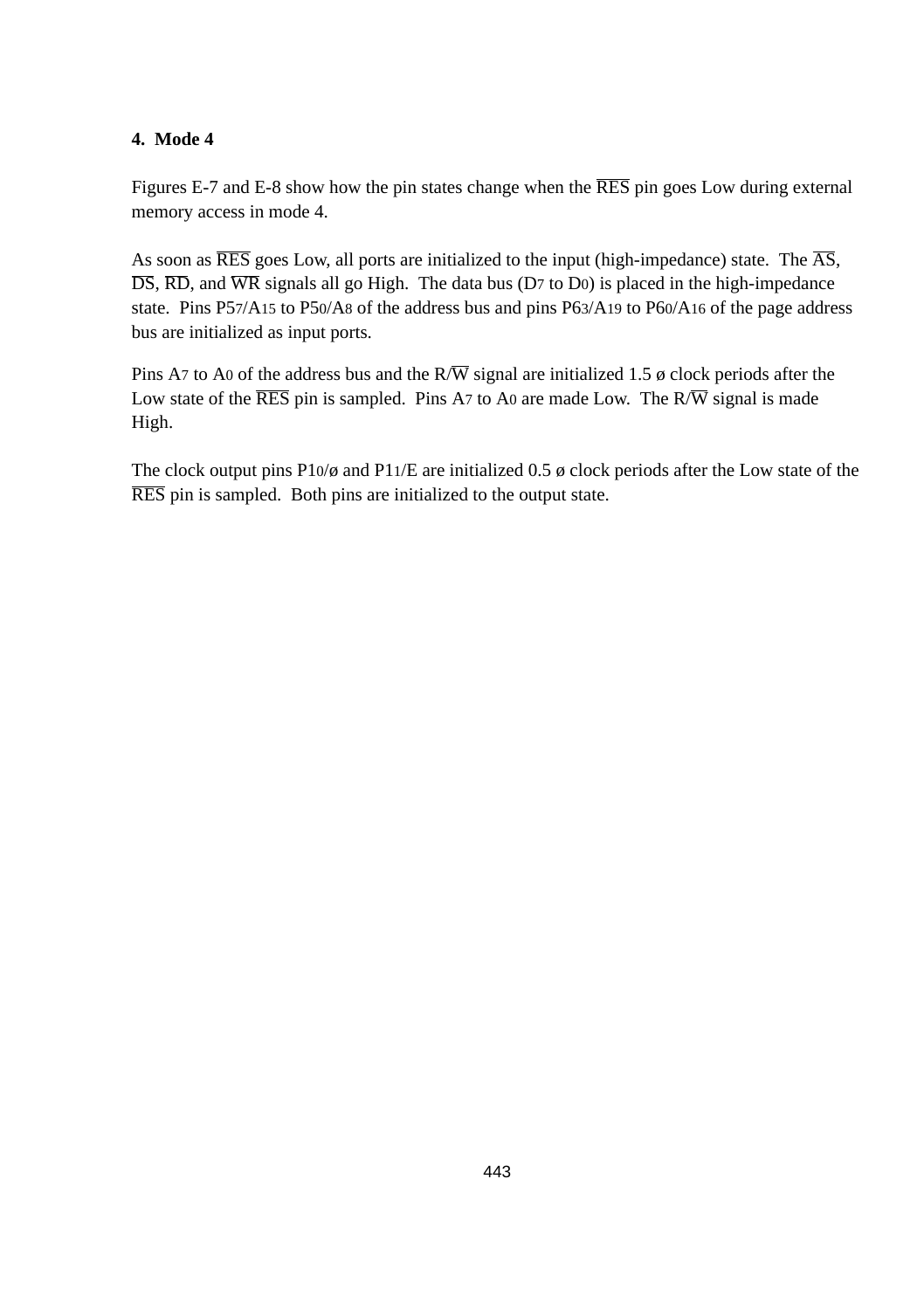## **ZTAT Versions**



**Figure E-7 Reset during Memory Access (Mode 4)**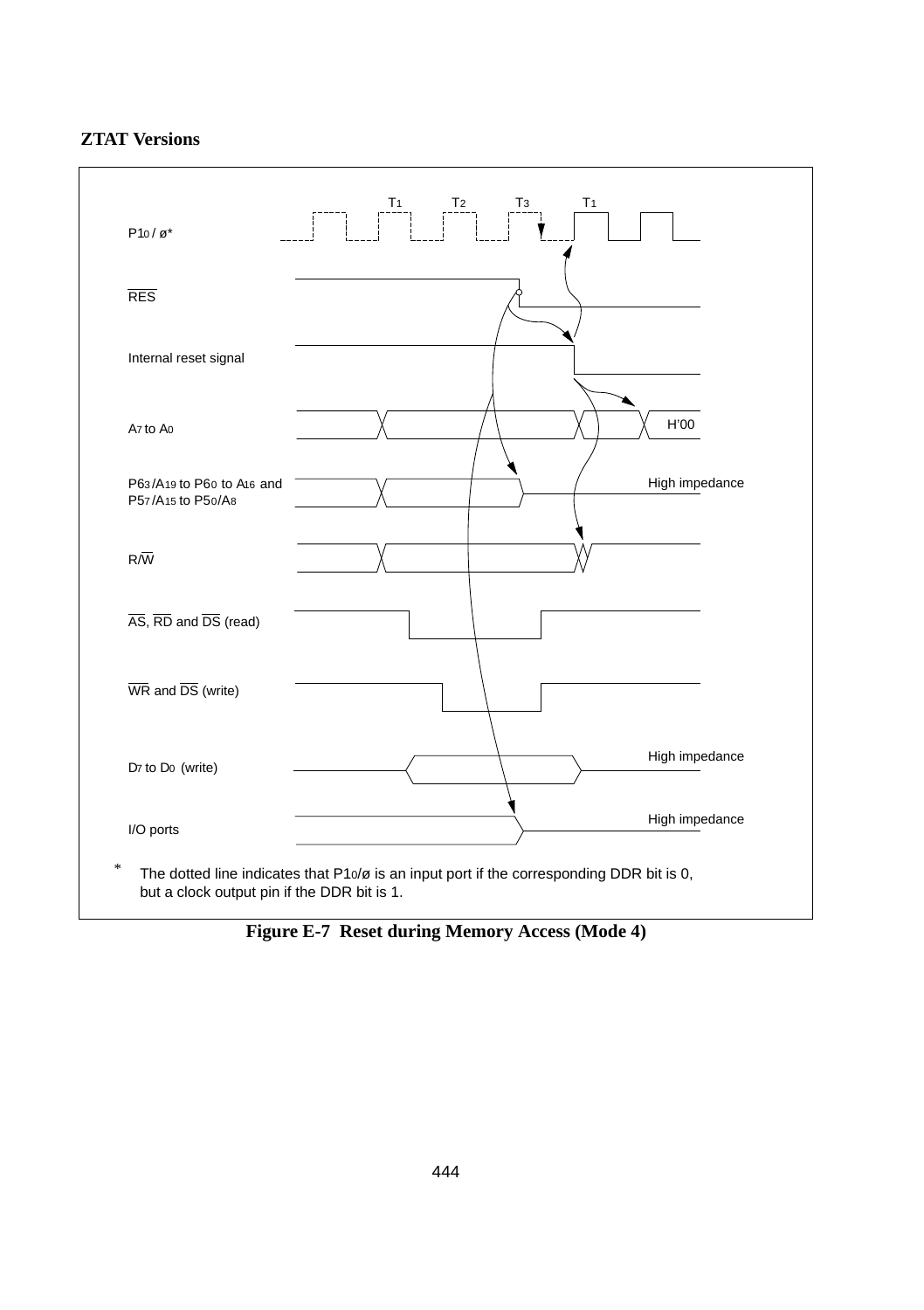#### **Masked-ROM Versions**



**Figure E-8 Reset during Memory Access (Mode 4)**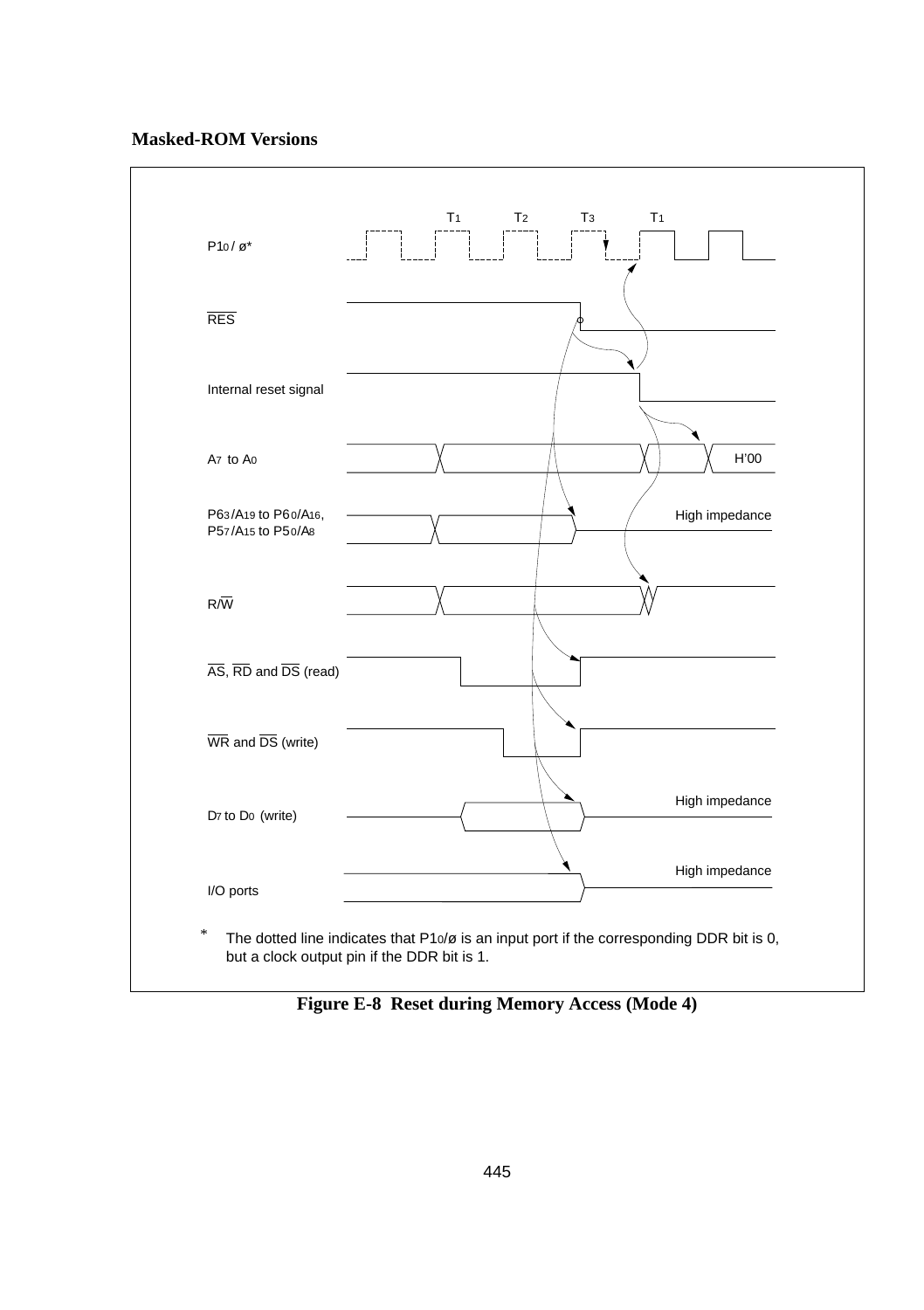Figures E-9 and E-10 show how the pin states change when the  $\overline{RES}$  pin goes Low in mode 7.

As soon as  $\overline{\text{RES}}$  goes Low, all ports are initialized to the input (high-impedance) state.





**Figure E-9 Reset during Memory Access (Mode 7)**